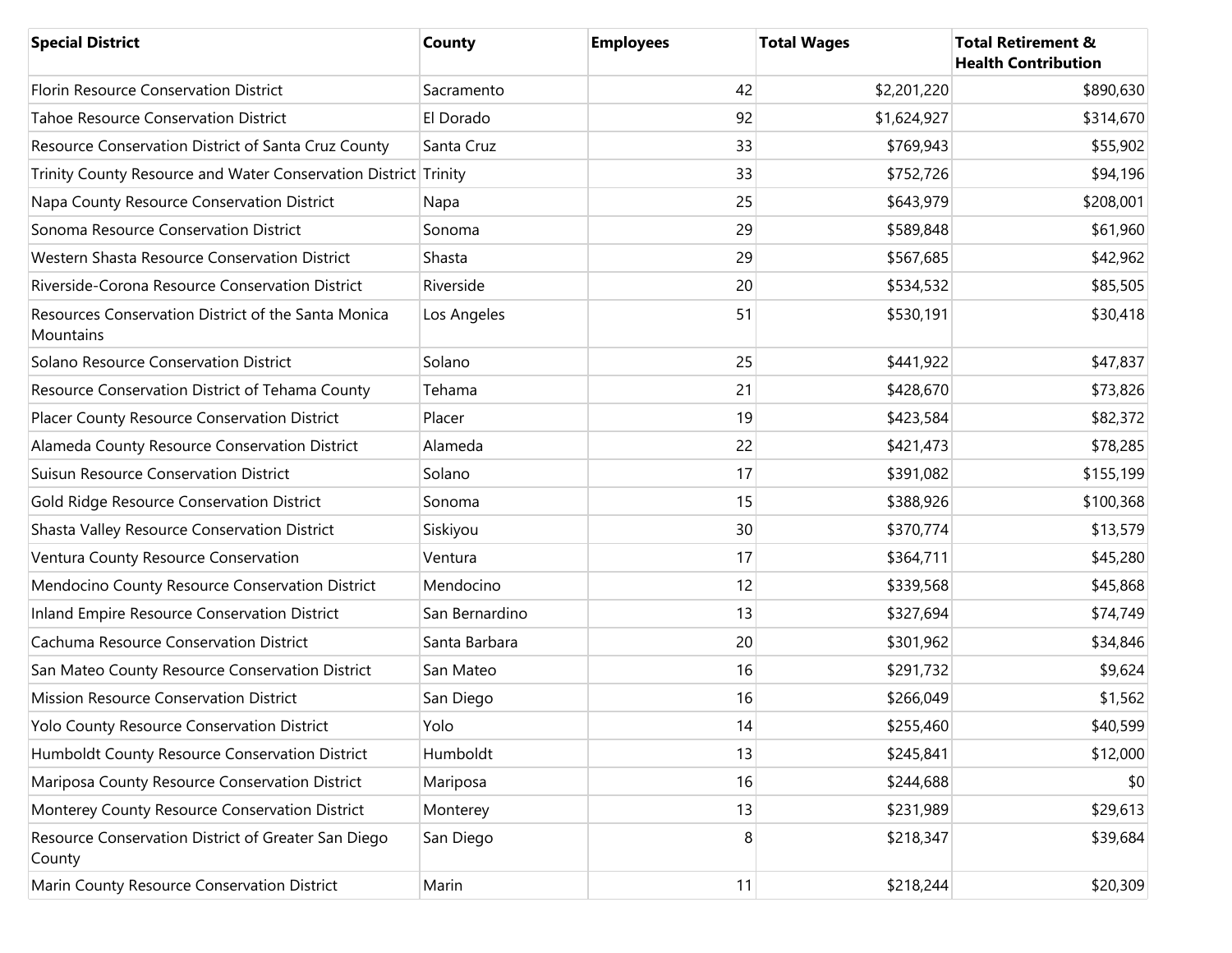| Contra Costa Resource Conservation District                             | Contra Costa    | 12             | \$214,787 | \$15,221 |
|-------------------------------------------------------------------------|-----------------|----------------|-----------|----------|
| Coastal San Luis Resource Conservation District                         | San Luis Obispo | 17             | \$184,339 | \$5,066  |
| East Stanislaus Resource Conservation District                          | Stanislaus      | 14             | \$183,487 | \$0      |
| Dixon Resource Conservation District                                    | Solano          | 9              | \$139,643 | \$13,589 |
| <b>Central Modoc Resource Conservation District</b>                     | Modoc           | 9              | \$130,086 | \$0      |
| Sutter County Resource Conservation District                            | Sutter          | 8              | \$125,727 | \$9,713  |
| Southern Sonoma County Resource Conservation<br>District                | Sonoma          | 12             | \$124,289 | \$21,644 |
| Upper Salinas/Las Tablas Resource Conservation District San Luis Obispo |                 | 14             | \$122,567 | \$0      |
| Mojave Desert Resource Conservation District                            | San Bernardino  | 9              | \$108,909 | \$2,147  |
| Siskiyou Resource Conservation District                                 | Siskiyou        | 15             | \$108,505 | \$3,883  |
| North West Kern Resource Conservation District                          | Kern            | 9              | \$107,069 | \$22,350 |
| Coachella Valley Resource Conservation District                         | Riverside       | 5              | \$99,240  | \$6,250  |
| Nevada County Resource Conservation District                            | Nevada          | 7              | \$93,348  | \$38,573 |
| West Lake Resource Conservation District                                | Lake            | 11             | \$92,207  | \$0      |
| Glenn County Resource Conservation District                             | Glenn           | 10             | \$90,622  | \$0      |
| Antelope Valley Resource Conservation District                          | Los Angeles     | 9              | \$88,500  | \$3,006  |
| Colusa County Resource Conservation District                            | Colusa          | 10             | \$74,899  | \$5,857  |
| Georgetown Divide Resource Conservation District                        | El Dorado       | 9              | \$67,433  | \$20,512 |
| Fall River Resource Conservation District                               | Shasta          | 10             | \$65,305  | \$0      |
| El Dorado County Resource Conservation District                         | El Dorado       | 8              | \$64,830  | \$20,325 |
| Eastern Kern Resource Conservation District                             | Kern            | $\overline{7}$ | \$59,185  | \$0      |
| Honey Lake Valley Resource Conservation District                        | Lassen          | 9              | \$58,144  | \$0      |
| East Lake Resource Conservation District                                | Lake            | 12             | \$57,550  | \$8,223  |
| Loma Prieta Resource Conservation District                              | Santa Clara     | 9              | \$45,505  | \$0      |
| Lava Beds - Butte Valley Resource Conservation District                 | Modoc           | $10$           | \$41,472  | \$2,400  |
| <b>Butte County Resource Conservation District</b>                      | <b>Butte</b>    | 7              | \$41,456  | \$0      |
| San Jacinto Basin Resource Conservation District                        | Riverside       | 5              | \$28,595  | \$0      |
| Sierra Resource Conservation District                                   | Fresno          | 6              | \$17,495  | \$0      |
| <b>Amador Resource Conservation District</b>                            | Amador          | 5              | \$0       | \$0      |
| <b>Bard Resource Conservation District</b>                              | Imperial        | 5              | \$0       | \$0      |
| Coarsegold Resource Conservation District                               | Madera          | 5 <sup>1</sup> | \$0       | \$0      |